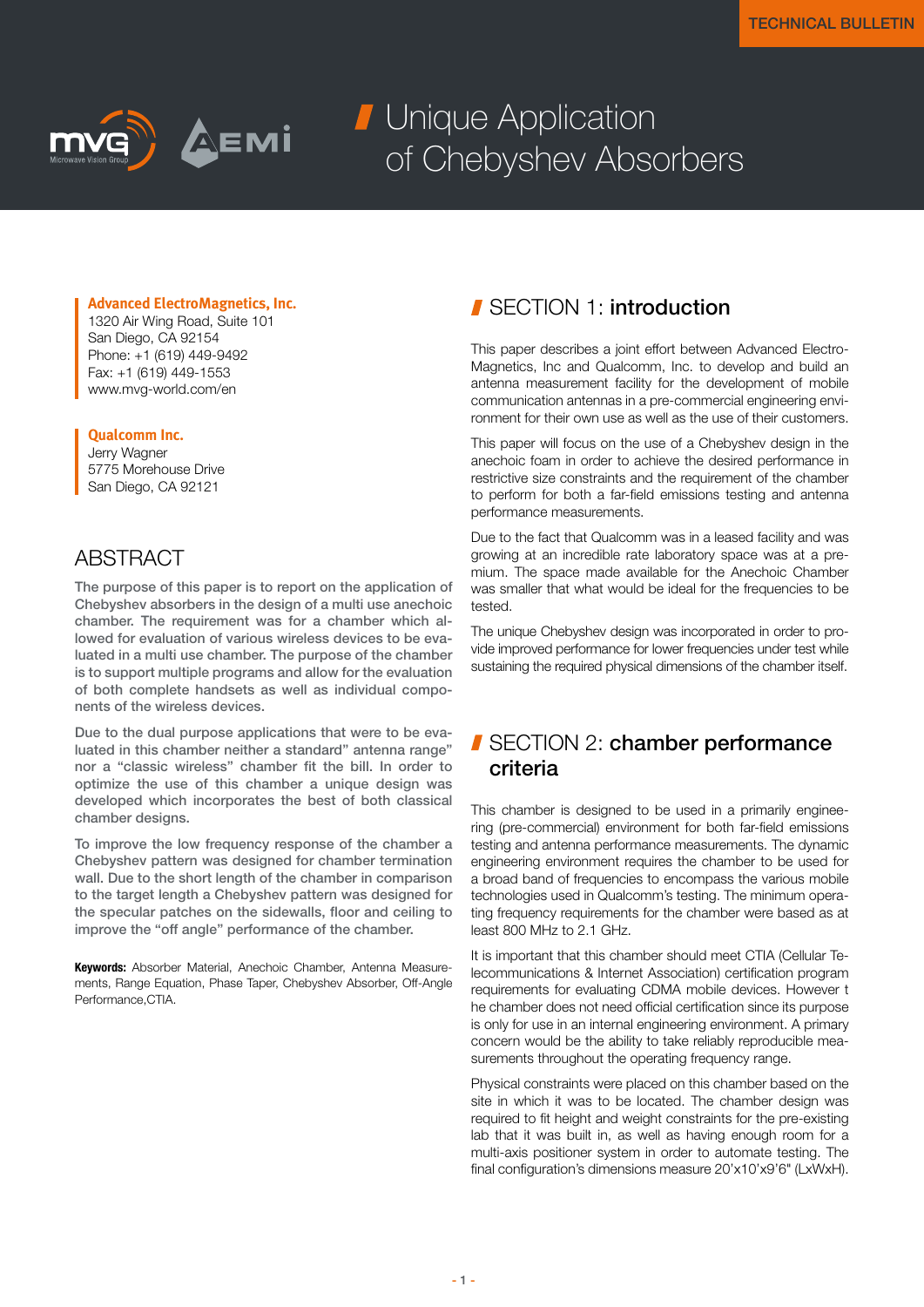#### SECTION 3: chamber description

Based on the requirements listed in Section 2, Qualcomm contacted Lindgren RF Enclosures to build the 100 dB shielded enclosure. Utilizing standard modular shielded construction techniques, which incorporate a hat and flat clamp mechanism to join together double skin panels. The modular panel construction consists of zinc coated, 60 gauge steel laminated to both sides of a high-density particleboard core. The hat and flat clamping mechanism consists of cold rolled steel, which is designed to provide uniform clamping pressure along the whole perimeter of the attached panel. The fasteners used to clamp the shield together are hardened zinc plated TORX screws placed on nominal 100mm centers. The corner intersections of the enclosure are finished and sealed with cast bronze caps that are precision machined to match the framing members. The enclosure is assembled on an underlayment consisting of a polyethylene vapor barrier and 3 mm thick dielectric hardboard. This construction can be seen in Figure 1.



### SECTION 4: absorber performance

Microwave absorbing materials come in various different configurations. The first absorbers were literally "horsehair" mat impregnated with a lossy carbon mixture. These early absorbers had limited application due to the low performance that was achieved. These materials typically were limited to  $-20$  dB of attenuation. To make up for the low performance of these materials the early chamber designs utilized various baffle designs in order to provide Quiet Zone performance higher that the limited performance of the absorbers.

Dr. Elery Buckley utilized this "baffle design" to convert an old barn in Canton Mass. Into a large anechoic chamber. In an effort to improve the performance of absorbers shaped materials were used in place of the old "horsehair" mat. One of the first shapes to be tried was the "convoluted" material which was derived from packing materials and is best described as an "egg crate" surface. These material lead to the use of wedge and pyramidal shaped materials which are the mainstay of shaped absorbers even today.

Shown in Figure 2 is the typical geometry of pyramidal absorbers for microwave use.



Shown in Figures 3 is the typical wide angle performance level of standard pyramidal absorbers that is commonly used in the design of Anechoic Chambers. This graph has been used for many years and has resulted in many, many chamber designs.



This graph is normalized to performance in relationship to the materials thickness in terms of wavelength.

Figure 4 and Figure 5 show measured absorber performance for various angles of incidence on the absorbers. As can be seen from this data the absorbers perform reasonably well to angles approaching 600 and are consistent with the graph of Figure 2.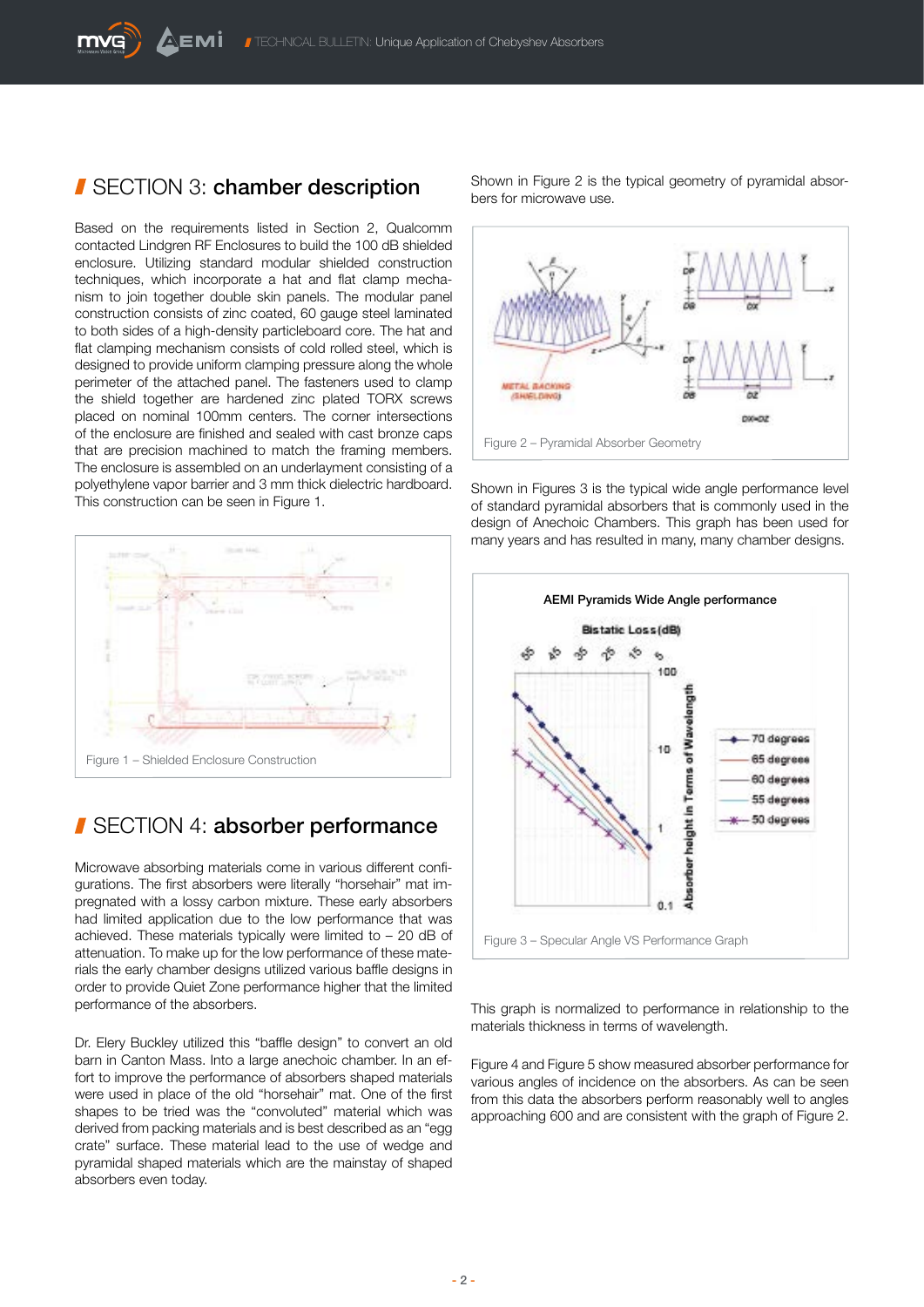



Figure 7 shows a typical Chebyshev absorber configuration for use in the specular regions of a chamber design to maximize the off angle attenuation performance of the chamber.



In order to improve the off angle performance of these pyramidal shaped absorbers work was conducted at The Ohio State University on Chebyshev absorber designs. These designs have proven to increase overall material performance by -10 dB to -25 dB. These material designs have been used in a number of chambers ranging fro typical Tapered Chambers, to Compact Range Chamber and even specialized Hardware-In-The-loop Chambers with great success. Shown in Figure 6 is typical performance improvement of a 12" Chebyshev absorber design.



## SECTION 5: absorber configuration

In an effort to make this chamber as universal as possible the design has incorporated the Chebyshev treatment to all of the pyramidal absorbers used in the construction of the chamber. The back wall was treated with 24" Chebyshev absorbers and the sidewalls. Floor and ceiling were treated with 18" Chebyshev absorbers and 18" wedge absorbers. This configuration is shown in Figures 8, 9, and 10.